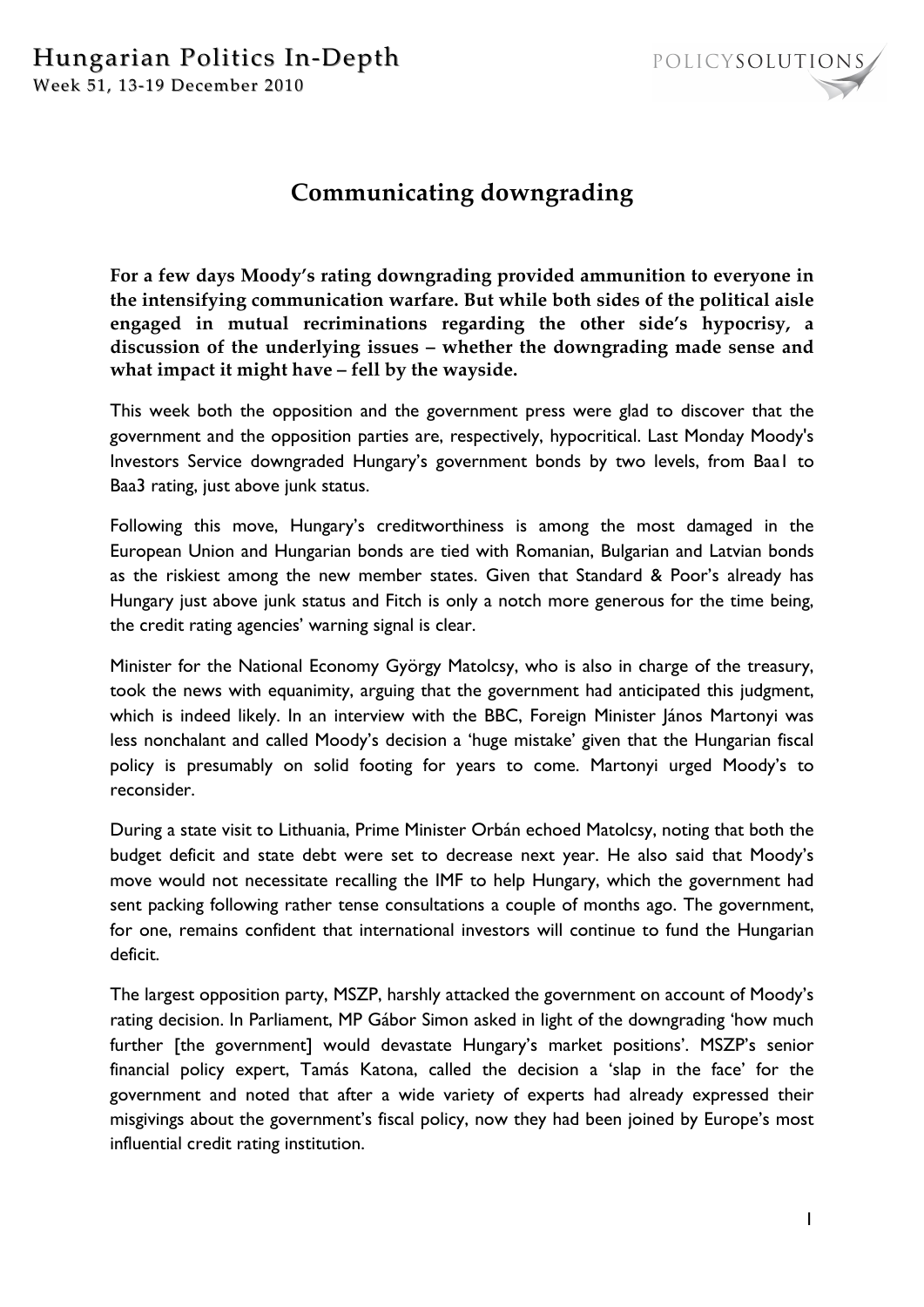

Though the market's reaction was negative, in the end the downturn in the forint's value and the stock market was not dramatic, also supporting the government's view that Moody's decision was not a major surprise.

## **Hypocrisy everywhere**

Given that the Gyurcsány Cabinet had experienced plenty of downgradings on account of both, its reckless fiscal policy before its re-election in 2006, as well as the effects of the global economic and financial crisis, it was logical that there would be prior statements to prove that the current ruling party, Fidesz, and its predecessor as the main government party, MSZP, had previously taken a view of the credit ratings that was not consistent with whatever they had to say now.

When Fitch downgraded Hungary in 2005 – at this point the international environment was considerably better than in the period since 2008 – the Socialist Finance Minister Tibor Draskovics reacted similarly to György Matolcsy's recent comments, saying that 'naturally I am not pleased with the downgrading, but it will have no effect on financial policy, since the [reasoning] contains nothing new'. Later downgradings elicited similar responses.

Fidesz, on the other hand, was less understanding with the government than it is now, and with regard to a downgrading by Rating & Investment Information service in 2008 a party spokesman wrote: 'This most recent instance of [Hungary's] downgrading is evidence that the minority government is incapable of handling the crisis'.

Naturally, the press pounced on statements such as the ones above and the discussion of how the opposition and the government perspectives had become interchangeable came to dominate much of the political discussion, thus also clouding the more serious question as to whether Moody's decision was well-grounded and what its implications are.

Partly, the controversy became a Fidesz-MSZP private affair on account of the fact that the other two opposition parties, Jobbik and LMP, chose not to engage in the debate, presumably not wishing to be identified with the criticism of a foreign organization but not wishing to express their support for the government either.

## **Moody's decision**

Government politicians' main complaint about Moody's decision was that it had failed to take into account that within a European Union otherwise awash with huge deficits, the Hungarian budget will likely rank among the most consolidated next year and, along with Sweden, Hungary will probably be the only EU country next year that could reduce its national debt.